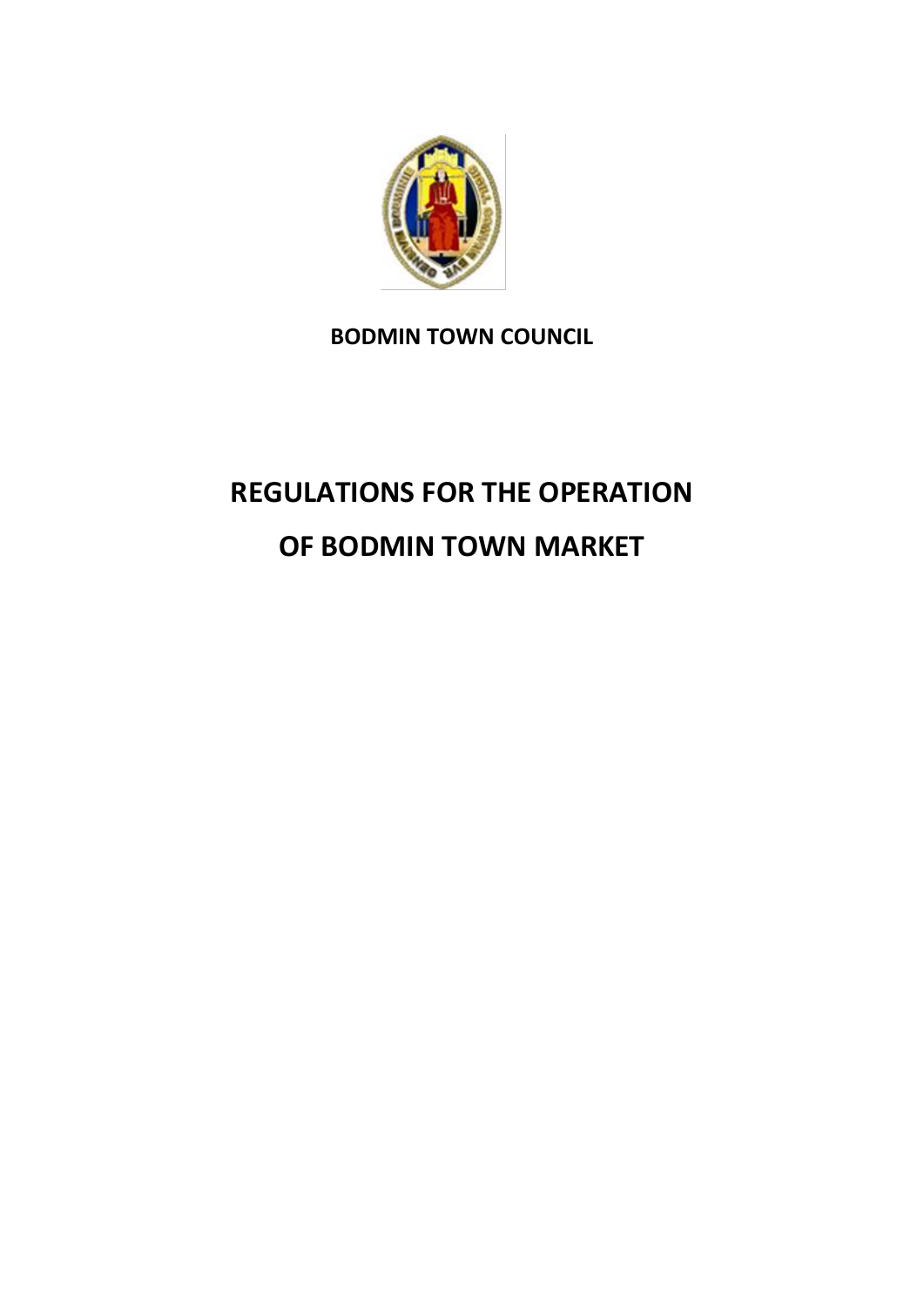#### 1.MARKET DAYS

Normal Market Days are Saturday.

Emergency conditions may require an adjustment to this rule. The Town Clerk reserves the right to close the Market, or any part thereof, before or during the Market day if thought necessary through adverse weather or insufficient Traders. The Traders shall not be liable for any rent in the event of such closure.

# 2. ACCESS TO FACILITIES

The Market in which the facilities are available are 8.00 am until 3:00pm unless previously agreed with the Town Clerk. Traders should not cease trading before this time unless permission is given from the Duty Officer of Bodmin Town Council. Traders are required to clear all merchandise and other articles, including vans, from the Market within 60 minutes of closing time. Bodmin Town Council reserves the right to remove any vehicle or mobile unit remaining after this time.

## 3. REGULAR STALL ALLOCATION

## a) Trader Contact Details

Traders must provide their full contact details to the Town Council and undertake to clearly display their business name, postal address and telephone number at all times when trading. Email addresses where available should also be displayed. This can be in the form of business cards, leaflets, packing or simply a notice.

#### b) Applications

These should be made on an official application form obtainable from the Bodmin Town Council reception. Applications should be specific regarding the type of goods to be sold e.g. 'country clothing' or 'baby clothing'. General descriptions such as 'clothing' or 'fancy goods' are not sufficient. Applications from Traders for a change of line, additional lines or additional stalls should be made in the same way. The Community Services Committee will be consulted on any potentially contentious new applications and will monitor goods being sold.

#### c) Waiting Lists

A waiting list may be formed and will comprise of data from the completed application forms, and permanent stall allocations will only be made from this list. The Community Services department will notify applicants of any progression of the application.

#### d) Type of Goods Sold

Stall allocation is based on the type of goods sold and the quality of stall presentation allowing no undue duplication and taking into account the date of application and the maintenance of the widest possible variety on the Market. In accordance with our stall allocation guidelines.

#### f) Regular Pitch Allocation

This is to be decided by the Community Services Officer. Vacant pitches will be let on a casual basis until permanent allocation is decided.

#### e) Spreading Over

Traders may, with the Community Services Officer's permission, occasionally spread goods over to a neighbouring stall that is vacant through the absence of a trader. Occasional 'spreading over' is charged at £5.00 per day rent. Casual Traders' pitch allocations will be given precedence over existing Traders spreading over. Regular spreading is not allowed as traders requiring extra space on a regular basis need to be allocated and licensed accordingly.

#### 4. LOCAL CHARITIES, ORGANISATIONS AND VOLUNTARY GROUPS

A limited number of free spaces will be available for local groups. These should be requested using the application form, to ensure fair and equal access these will be allocated after taking into account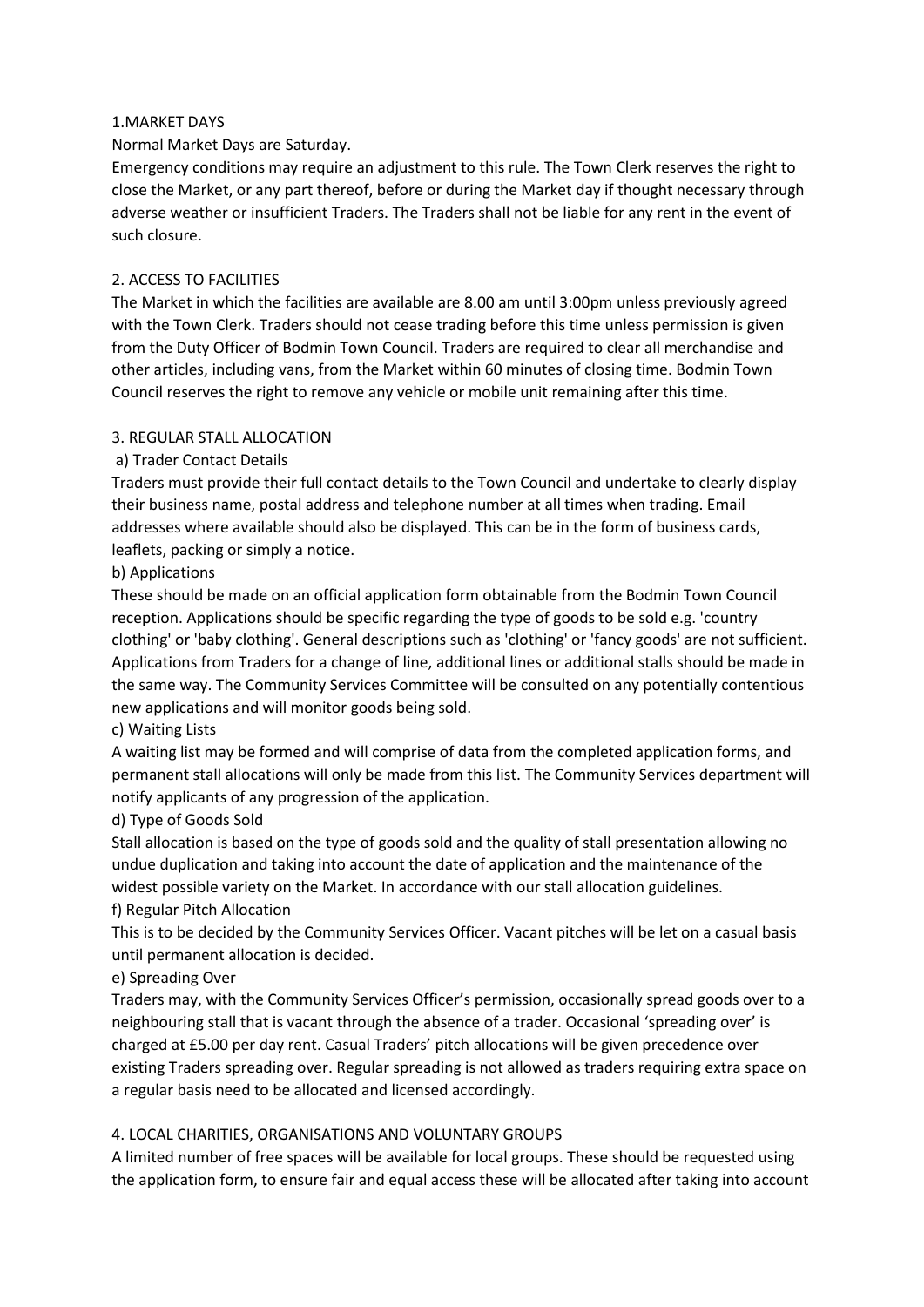the number of times they have previously attended the market. In exercising discretion, the Town Clerk will take account of the goods offered by the regular traders on the day in question and the goods to be offered by the casual traders. If there is a significant duplication the Community Services Officer may refuse facilities to the casual trader. A list of casual traders will be kept and each time a trader attends the market it will be noted. If traders do not agree to become regular traders when invited by the Community Services Officer, they will go to the end of the new traders waiting list.

# 5. STANDARD REGULATIONS

All Traders should keep fully aware of any current statutory legislation e.g. Health & Safety that may affect an open market, and should comply with such regulations at all times whilst trading on Bodmin Town Market.

## 6. NEW TRADERS

When a permanent stall or pitch becomes available the next appropriate trader on the waiting list will be invited to trade. Upon the completion of 3 consecutive market days on the same permanently vacant stall the Trader will be invited to become regular from the fourth month at the discretion of the Town Clerk. If the new trader does not wish to continue, the pitch will be offered to the next appropriate trader on the waiting list. New Traders may also be invited to trade on casual pitches, available due to holiday/sickness etc., the Market Officer will advise the trader that this is not a permanently available pitch, and the trader will have no right to become a regular trader.

## 7. PAYMENT

All payments for market pitches must be paid one week in advance or the pitch will be released on a casual basis.

# 8. HOLIDAYS CONCESSION

A concession of two complete weeks holiday per year without charge will be granted to Regular Traders subject to written notice of at least three weeks and provided that no more than a total of 5 stalls are vacant on any one trading day as a result of this concession.

#### 9. CHARITY STALLS

A limited number of pitches may be provided free of charge to any registered charity local 'not for profit' (NPO) organisation that is not a registered charity at the discretion of the Town Clerk. All charity stall holders are required to clearly identify that they are collecting for a charity or NPO. Any person receiving a stall free of charge will be bound by the same stall allocation guidelines as paying traders.

#### 10. NON ATTENDANCE

Any trader who misses a Market due to illness, accident or any other unforeseen problem should contact the Community Services Officer by phone on 01208 76616 as soon as they are aware they will not be attending, and to inform the Duty Officer when they will be attending the Market for trading again. Council reserves the right under certain circumstances to re-allocate stalls after absence through sickness.

11. TERMINATION The Council shall have the right to terminate this Licence without notice on the following grounds: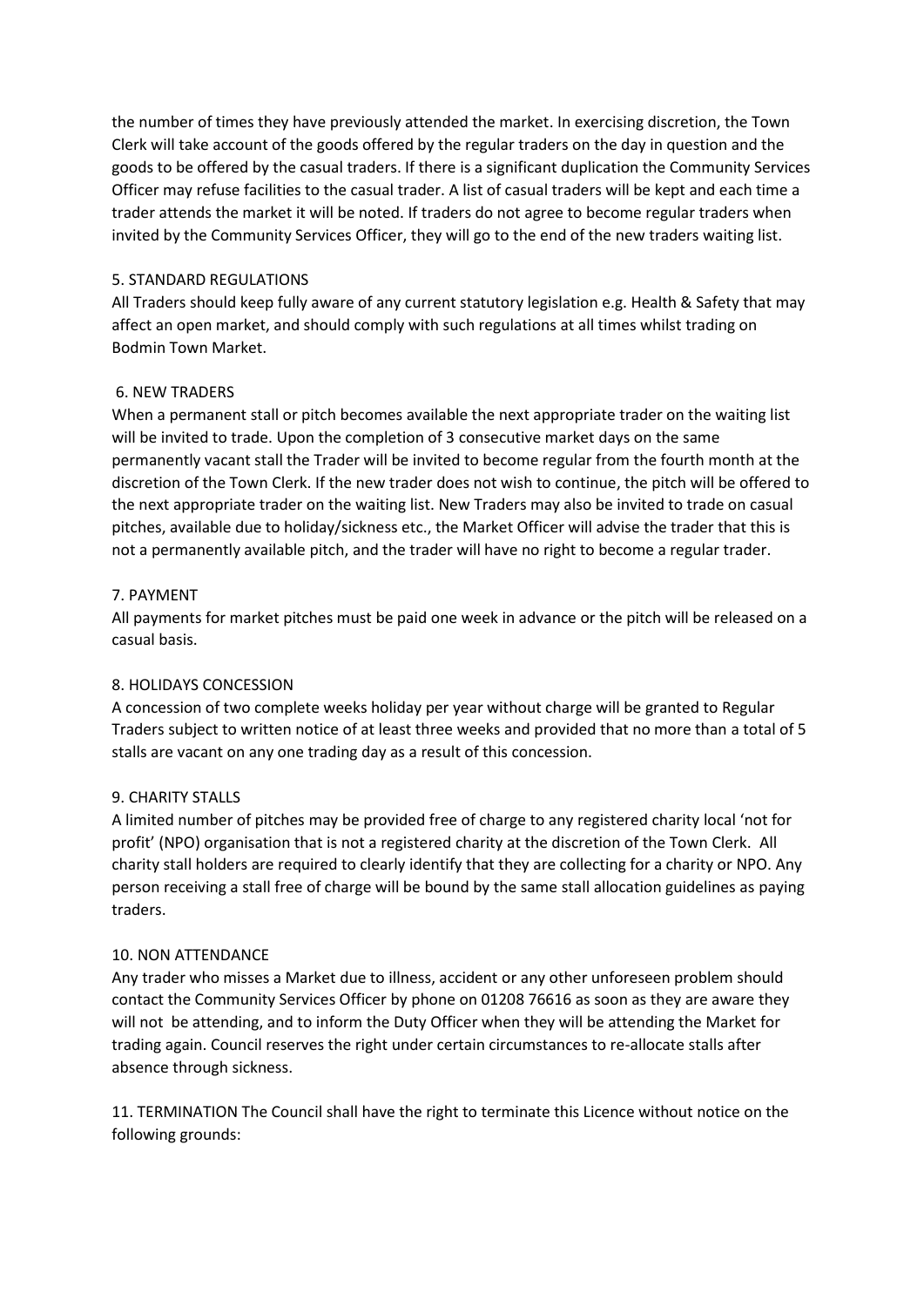a) If the Stall holder shall be adjudged bankrupt or have a receiving order made against him or make a composition or arrangement with his creditors or suffer distress or execution to be levied on his goods

b) If the Stall holder or his employees act contrary to the Licence or Market Regulations.

c) If complaints are upheld after investigation concerning conduct.

# *12. ELECTRICITY AND GAS SUPPLY*

Traders may not install electrical equipment without the permission of the Town Clerk who will determine the terms and conditions of use of the Council's electricity supply which is open to review by him/her at any time. Traders must only use the supply available for the operation of lighting, tills, scales, refrigerators and other fittings associated with market stalls. All electrical equipment must be safe and sound to the requirements of statutory regulations such as the Health & Safety at Work Act. Permitted maximum amperage for electrical equipment is 10 amps for Vans, 5 amps for all other stalls unless otherwise authorised by the Town Clerk. Fuse capacity must not be altered. In no circumstances should cables be left on the ground. Electricity will be chargeable at £2.00 per trading day. If a trader does not wish to use electricity this charge will not be applied. ONLY ELECTRIC LIGHTING IS ALLOWED ON STALLS. NO PORTABLE GAS APPLIANCES ARE ALLOWED WITHOUT THE EXPRESS PRIOR PERMISSION OF THE TOWN CLERK IN WRITING.

## 13. DISPOSAL OF REFUSE

All stall holders are responsible for removal and appropriate disposal of their waste materials. Traders are required to keep stall areas and the avenues adjoining the stalls free from refuse and litter of any kind at all times, and to take all precautions to prevent litter from being blown about.

# 14. CONTACT WITH THE TOWN COUNCIL

Course of action open to Market Traders who wish to contact the Town Council:

a) In the first instance all problems shall be brought to the attention of the Community Services officer or Officer on Duty.

b) If you are unable to obtain a satisfactory solution to your problem, please put your concern to the Town Clerk in writing.

c) If you are still dissatisfied, please put the matter before the Town Council's Community Services Committee.

d) It is agreed that decisions of the Town Council will be binding on all parties.

# 15. FORMAL TRADER COMPLAINTS AND COMPLIANCE

A formal trader complaints and compliance system is part of market procedures and each trader attending the market accepts the use of the system as part of these regulations and the licence conditions.

# 16. INFLUENCING THE BUSINESS OF FELLOW TRADERS

a) No products may be advertised for sale that are not held on the stall that day and all items that are offered for sale must be specified within the Second Schedule of a traders licence. Any trader proven to be offering for sale or offering to source any items sold by another licensed trader will be subject to the compliance process.

b) Due consideration will be given to the 'spirit' of a traders actions. If the Duty Officer or the Town Clerk consider a traders actions to be negatively affecting another traders business, even if said action does not directly breach another term or regulation, then the compliance process may still be invoked